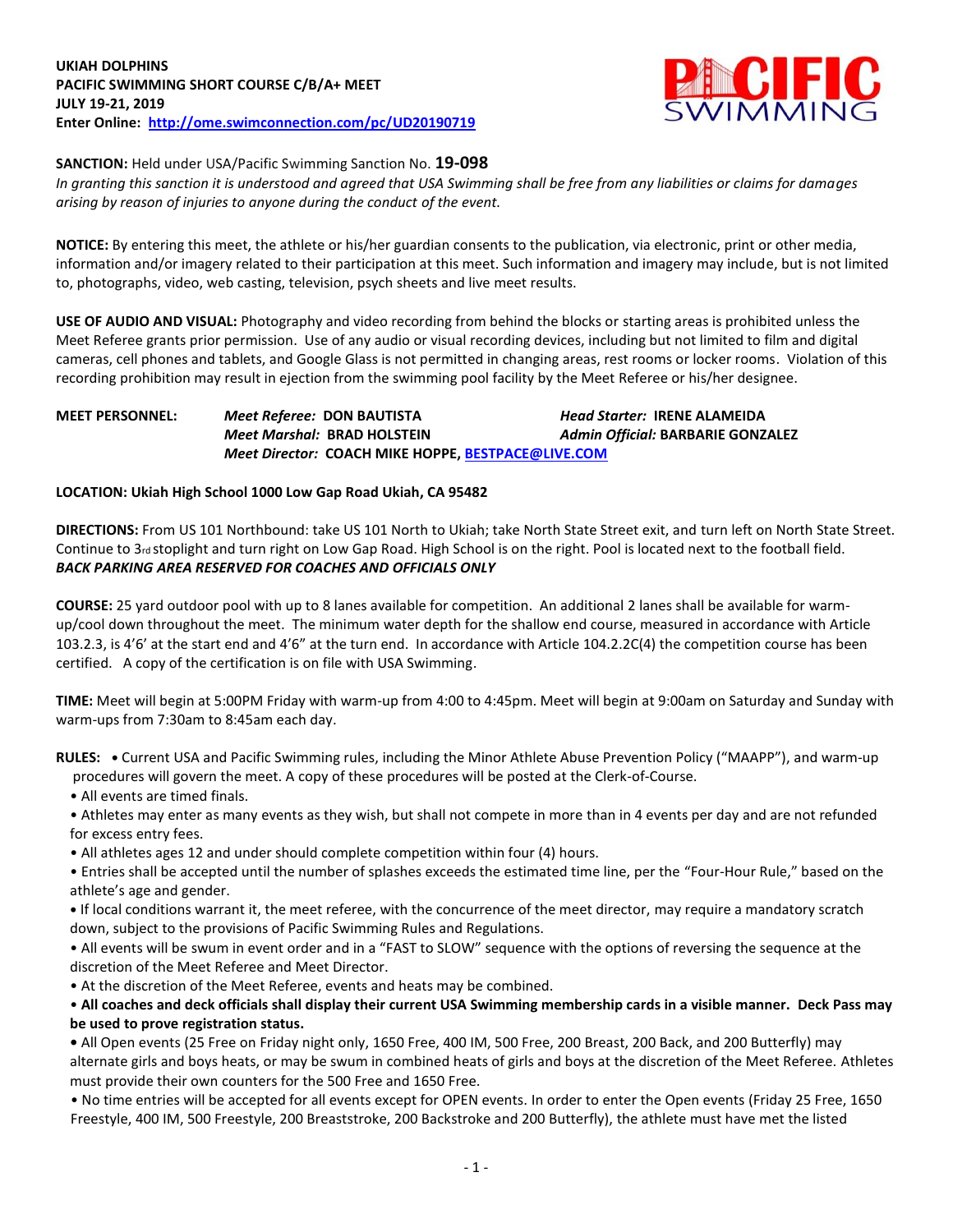qualifying time or have coach verification. If the athlete's coach will be verifying the athlete's ability to achieve the minimum entry time, per Pacific Swimming Rule 4A(2), please contact the meet director AND the meet referee**.**

**UNACCOMPANIED ATHLETES:** Any USA Swimming athlete-member competing at the meet shall be accompanied by a USA Swimming member-coach for the purposes of athlete supervision during warm-up, competition and warm-down. If a coach-member of the athlete's USA Swimming Club does not attend the meet to serve in said supervisory capacity, it is the responsibility of the athlete or the athlete's legal guardian to arrange for supervision by a USA Swimming member-coach. The meet director or meet referee may assist the athlete in making arrangements for such supervision; however, it is recommended that such arrangements be made in advance of the meet by the athlete's USA Swimming Club Member-Coach.

**RACING STARTS:** Any athlete entered in the meet shall be certified by a USA Swimming member-coach as being proficient in performing a racing start, or shall start each race from within the water. When unaccompanied by a USA Swimming member coach, it is the responsibility of the athlete or the athlete's legal guardian to ensure compliance with this requirement.

**RESTRICTIONS:** • Smoking and the use of other tobacco products is prohibited on the pool deck, in the locker rooms, in spectator

- seating on standing areas and in all areas used by athletes, during the meet and during warm-up periods.
- Sale and use of alcoholic beverages is prohibited in all areas of the meet venue.
- No glass containers are allowed in the meet venue.
- No propane heater is permitted except for snack bar/meet operations.
- All shelters shall be properly secured.
- Deck Changes are prohibited.
- No pets allowed on deck, other than service assistance animals. Proof of same required upon request of Meet Management.

• Destructive devices, to include but not limited to, explosive devices and equipment, firearms (open or concealed), blades, knives, mace, stun guns and blunt objects are strictly prohibited in the swimming facility and its surrounding areas. If observed, the Meet Referee or his/her designee may ask that these devices be stored safely away from the public or removed from the facility. Noncompliance may result in the reporting to law enforcement authorities and ejection from the facility. Law enforcement officers (LEO) are exempt per applicable laws.

• Operation of a drone, or any other flying apparatus, is prohibited over the venue (pools, athlete/coach areas, spectator areas and open ceiling locker rooms) any time athletes, coaches, officials and/or spectators are present.

**ELIGIBILITY:** • Athletes shall be current members of USA Swimming and enter their name and registration number on the meet entry card exactly as they are shown on their Registration Card. If this is not done, it may be difficult to match the athlete with the registration database. The meet host shall check all athlete registrations against the SWIMS database and if not found to be registered, the Meet Director shall accept the registration at the meet (a \$10 surcharge shall be added to the regular registration fee). Duplicate registrations shall be refunded by mail.

• Athletes in the "A" Division shall have met at least the listed USA Swimming Motivational "A" minimum time standard. Athletes in the "B" Division shall have met at least the listed "B" minimum time standard. All entry times slower than the "B" time standard shall be in the "C" Division.

• Entries with **"NO TIME" shall be** accepted for all events **except** the open events (see rules) and will be seeded in the slowest heat(s) of the "C" division.

• Entry times submitted for this meet may be checked against a computer database and may be changed in accordance with Pacific Swimming Entry Time Verification Procedures.

• Disabled athletes are welcome to attend this meet and should contact the Meet Director or Meet Referee regarding any special accommodations on entry times and seeding per Pacific Swimming policy.

• Athletes 19 years of age and over may compete in the meet for time only, no awards. Such athlete shall meet standards for the 17-18 age group.

• Age on the first day of the meet shall determine the athlete's age for the entire meet.

**ENTRY FEES:** \$4.00 per event plus an \$8.00 participation fee per athlete. Entries shall be rejected if payment is not sent at time of request. No refunds shall be made except mandatory scratch downs.

**ONLINE ENTRIES:** To enter online go to **<http://ome.swimconnection.com/pc/UD20190719>** to receive an immediate entry confirmation. This method requires payment by credit card. Swim Connection, LLC charges a processing fee for this service, equal to \$1 per athlete plus 5% of the total Entry Fees. Please note that the processing fee is a separate fee from the Entry Fees. If you do not wish to pay the processing fee, enter the meet using a mail entry. **Entering online is a convenience, is completely voluntary, and is in no way required or expected of an athlete by Pacific Swimming.** Online entries shall be accepted through **July 10th, 2019.**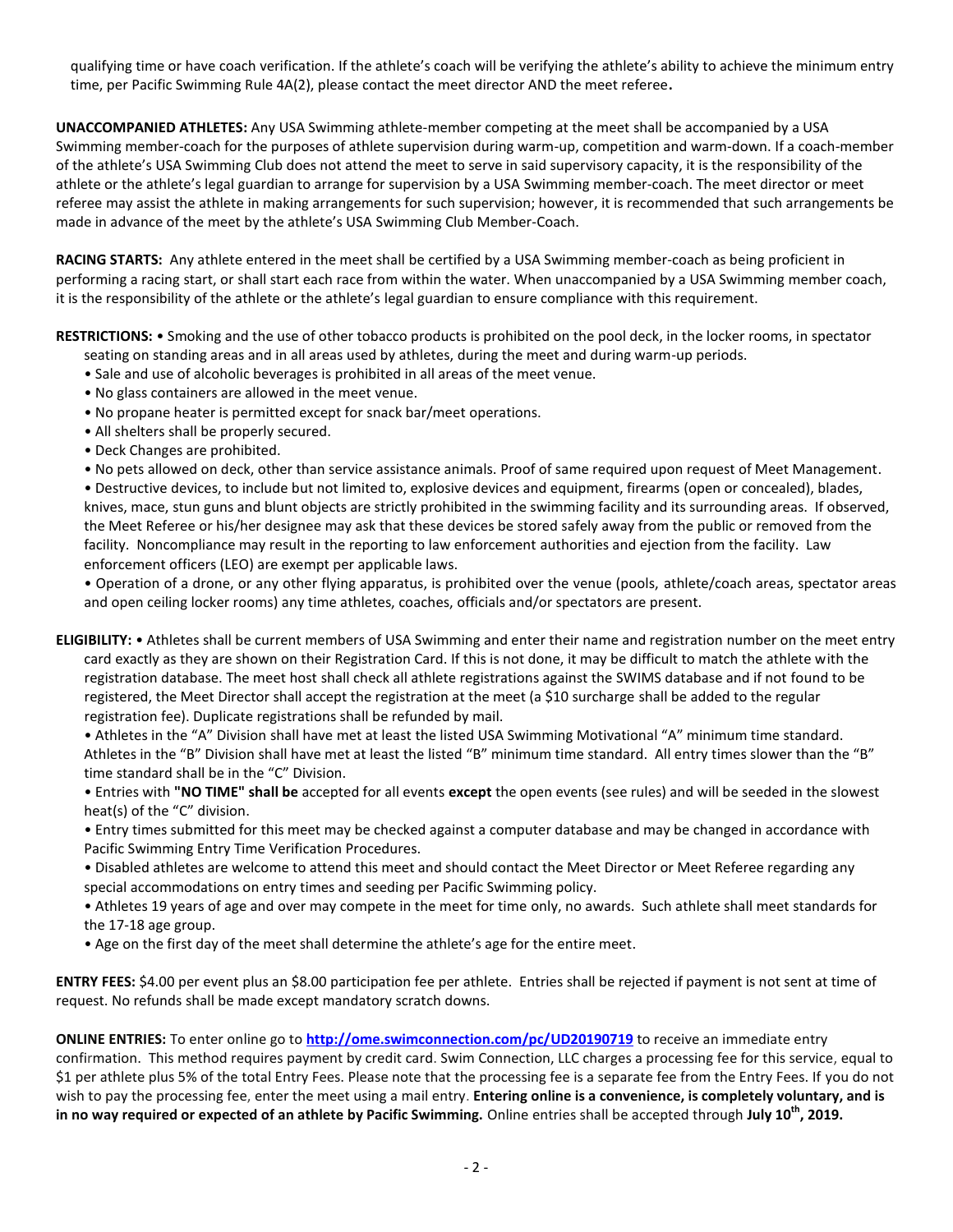**MAILED OR HAND DELIVERED ENTRIES**: Entries shall be on the attached consolidated entry form. Forms shall be filled out completely and printed clearly with athlete's best time. Entries shall be postmarked by midnight, July 8th<sup>th</sup>, 2019 or hand delivered by 6:30 p.m., July 10<sup>th</sup>, 2019. No late entries shall be accepted. Requests for confirmation of receipt of entries should include a selfaddressed envelope.

| Make check payable to:     | Ukiah Dolphins                                                             |
|----------------------------|----------------------------------------------------------------------------|
| Mail entries to:           | Heath Dolan, PO Box 635, Ukiah, CA 95482                                   |
| Hand delivered entries to: | Carol Larson (Cuppa Joe to Go), 1900-4 North State Street, Ukiah, CA 95482 |

**CHECK-IN:** The meet shall be deck seeded. Athletes shall check-in at the Clerk-of-Course. No event shall be closed more than 30 minutes before the scheduled start of the session. Close of check-in for all individual events shall be no more than 60 minutes before the estimated time of the start of the first heat of the event. Athletes who do not check in shall not be seeded and shall not be allowed to compete in that event.

**SCRATCHES:** Any athletes not reporting for or competing in an individual timed final event that they have checked in for shall not be penalized. Athletes who must withdraw from an event after it is seeded are requested to inform the referee immediately.

### **AWARDS:**

- **Individual events**: Distinctive pins will be awarded to 1<sub>st</sub>-3rd place in the "A," "B" and "C" divisions and ribbons will be awarded to the 4th – 8th place finishers in the "A," "B" and "C" divisions, for each event and age group (8&U, 9-10, and 11-12, 13-14, 15-16, 17-18.) The 13 & Over individual events will be swum in combined heats, with awards given for each separate age group (13-14, 15-16, 17-18). The 11 & Over individual events will be swum in combined heats, with awards given for each separate age group (11-12, 13-14, 15-16, 17-18). Athletes 19 years of age and older will not receive awards.
- **Open events:** Will be swum in combined heats, with awards being given by each separate age group (8&U, 9-10, and 11-12, 13-14, 15-16, 17-18.)
- "A" medals will be awarded to athletes achieving new "USAS-A" times swum during this meet only.
- **Relays:** Ribbons will be awarded to 1st-6th place relay finishers.
- *AWARDS MUST BE PICKED UP ON SUNDAY, THE LAST DAY OF THE MEET, BY A CLUB'S COACH OR CLUB REPRESENTATIVE. AWARDS WILL NOT BE MAILED.*
- *ALL CLUBS AND UNATTACHED ATHLETES: CLUBS AND ATHLETES MUST COORDINATE WITH THE AWARDS DESK PICK UP &/OR DELIVERY OF AWARDS AND FOR THOSE AWARDS NOT PICKED UP. IF AWARDS WILL NOT BE ABLE TO BE PICKED UP ON THE LAST DAY OF THE MEET, A PRE-PAID ENVELOPE MUST BE PROVIDED*

**ADMISSION:** Free. A program will be available for \$5.

**SNACK BAR & HOSPITALITY:** A snack bar will be available throughout the competition. Coaches and working deck officials will be provided lunch. Hospitality will serve refreshments to timers and volunteers.

**MISCELLANEOUS:** No overnight parking is allowed. Facilities will not be provided after meet hours.

**MINIMUM OFFICIALS**: At least seven days prior to the start of the meet, meet management (Meet Director and/or Meet Referee) shall contact a representative from each club participating in the meet, and provide a preliminary inventory of the officials that club is required to provide for each session. Each club shall, by the start of the meet, provide to the Meet Director or designee a list of Officials who have agreed to represent that club during each session of the meet.

At the meet, meet management shall conduct an inventory of officials, and shall compare the number of athletes entered in each session by each club with the number of officials present representing each club. If meet management certifies that a club has not provided sufficient officials for any session of the meet in accordance with the table below, excluding finals in a prelims and finals meet, the club shall be fined \$100 per missing official per session of the meet.

| Club athletes entered in session | Trained and carded officials required |
|----------------------------------|---------------------------------------|
| $1 - 10$                         |                                       |
| $11 - 25$                        |                                       |
| $26 - 50$                        |                                       |
| 51-75                            |                                       |
| 76-100                           |                                       |
| 100 or more                      |                                       |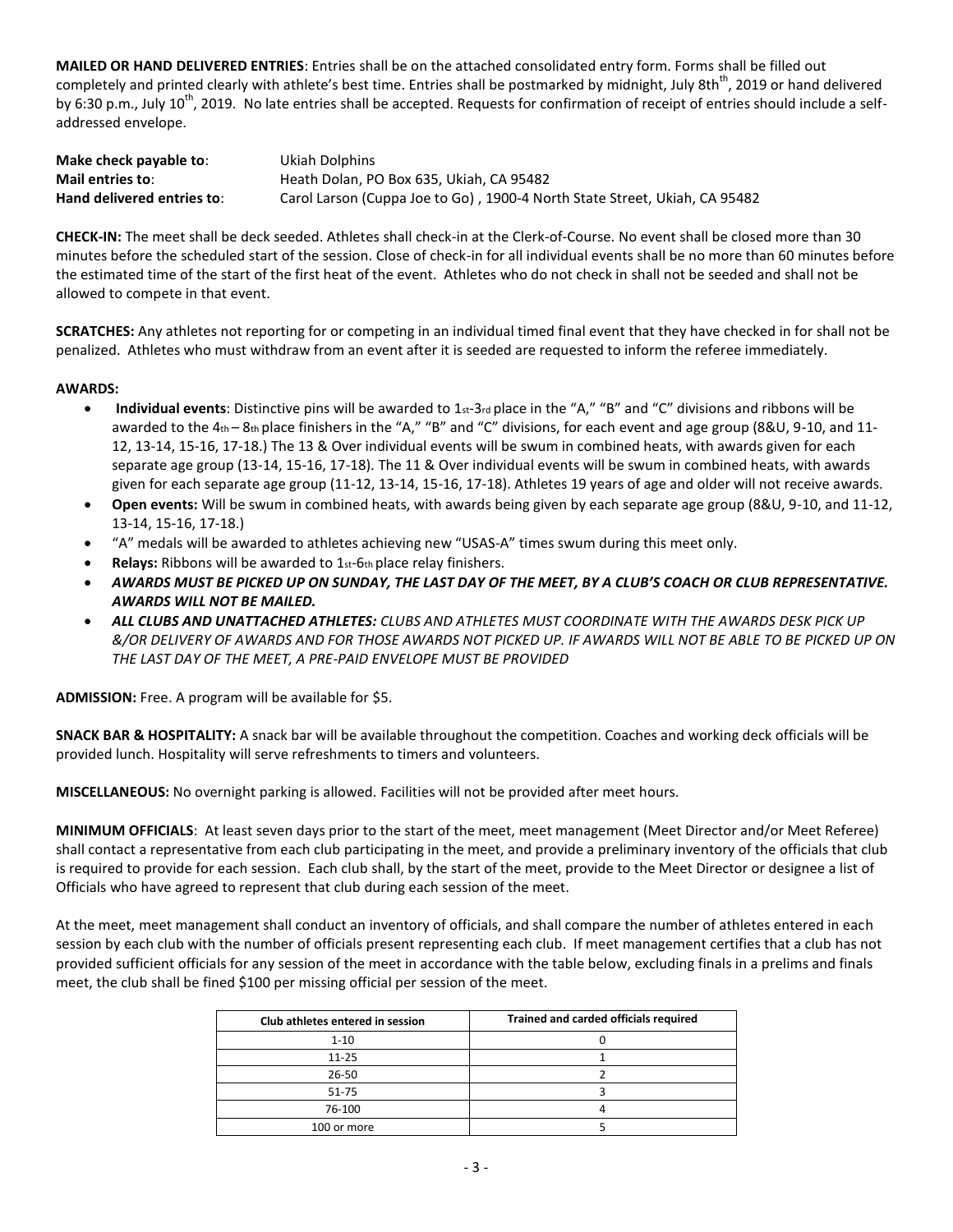\*Zone 3 shall include assigned and working Colorado, Intermediary/ Chief Timing Judge, and Computer operator in the count of officials for a session although these positions are not carded. Zone 3 shall accept uncarded Trainees in the count of officials for up to two sessions. Clubs may use officials "borrowed" from other clubs, or unattached officials at the meet who agree, to fulfill their obligation under the rule.

### **EVENT SUMMARY**

| Friday              |                     |                     |                     |  |  |  |  |  |  |  |
|---------------------|---------------------|---------------------|---------------------|--|--|--|--|--|--|--|
| <b>8&amp;U</b>      | $9 - 10$            | 11-12               | 13-Over             |  |  |  |  |  |  |  |
| 200IM               | 200IM               | 200IM               | 25 FREE OPEN        |  |  |  |  |  |  |  |
| 25 FREE             | 25 FREE             | 25 FREE             | <b>1650 FR OPEN</b> |  |  |  |  |  |  |  |
| <b>1650 FR OPEN</b> | <b>1650 FR OPEN</b> | <b>1650 FR OPEN</b> |                     |  |  |  |  |  |  |  |
|                     |                     |                     |                     |  |  |  |  |  |  |  |
| Qualifying times:   |                     |                     |                     |  |  |  |  |  |  |  |

25 FREE OPEN: Girls - 00:17.60/Boys - 00:17.25 1650 FREE OPEN: Girls- 24:53.99/ Boys-24:21.89

|                                                  |                 | Saturday                                       |                 | Sunday                                         |                                               |                 |              |  |  |
|--------------------------------------------------|-----------------|------------------------------------------------|-----------------|------------------------------------------------|-----------------------------------------------|-----------------|--------------|--|--|
| <b>8&amp;U</b>                                   | $9 - 10$        | $11 - 12$                                      | 13-Over         | 8&U                                            | $9 - 10$                                      | $11 - 12$       | 13-Over      |  |  |
| 400IM OPEN                                       | 400IM OPEN      | 400IM OPEN                                     | 400IM OPEN      | 500 FR OPEN                                    | 500 FR OPEN                                   | 500 FR OPEN     | 500 FR OPEN  |  |  |
| <b>25 FLY</b>                                    | <b>50 FLY</b>   | <b>100 FLY</b>                                 | 100 BACK        | 25 BACK                                        | <b>200 FREE</b>                               | 100IM           | 200 BK OPEN  |  |  |
| 50 BACK                                          | 50 BREAST       | 50 BREAST                                      | <b>200 FREE</b> | 200 BK OPEN                                    | 50 BACK                                       | 50 BACK         | 200 IM       |  |  |
| 100 IM                                           | 100 BACK        | <b>200 FREE</b>                                | <b>100 FLY</b>  | 50 FREE                                        | 200 BK OPEN                                   | 200 BK OPEN     | 100 BREAST   |  |  |
| 25 FREE                                          | <b>100 FREE</b> | 50 FREE                                        | <b>100 FREE</b> | 50 BREAST                                      | <b>50 FREE</b>                                | 100 BREAST      | 50 FREE      |  |  |
| 200 BR OPEN                                      | 200 BR OPEN     | 100 BACK                                       | 200 BR OPEN     | <b>50 FLY</b>                                  | 100 BREAST                                    | <b>50 FLY</b>   | 200 FLY OPEN |  |  |
| 100 M RELAY                                      | 200 M RELAY     | 200 BR OPEN                                    | 200 M RELAY     | 25 BREAST                                      | <b>100 FLY</b>                                | <b>100 FREE</b> | 200 FR RELAY |  |  |
|                                                  |                 | 200 M RELAY                                    |                 | 200 FLY OPEN                                   | 100IM                                         | 200 FLY OPEN    |              |  |  |
|                                                  |                 |                                                |                 | 100 FR RELAY                                   | 200 FLY OPEN<br>200 FR RELAY                  |                 |              |  |  |
|                                                  |                 |                                                |                 | 200 FR RELAY                                   |                                               |                 |              |  |  |
|                                                  |                 | <b>Qualifying Times:</b>                       |                 | <b>Qualifying Times:</b>                       |                                               |                 |              |  |  |
| 400IM OPEN: Girls - 6:24.19/ Boys - 6:13.09      |                 | 500 FREE OPEN: Girls - 6:13.09/ Boys - 6:57.29 |                 |                                                |                                               |                 |              |  |  |
| 200 BREAST OPEN: Girls - 3:23.09/ Boys - 3:14.89 |                 |                                                |                 | 200 BACK OPEN: Girls - 2:56.59/ Boys - 2:52.69 |                                               |                 |              |  |  |
|                                                  |                 |                                                |                 |                                                | 200 FLY OPEN: Girls - 3:00.89/ Boys - 2:56.59 |                 |              |  |  |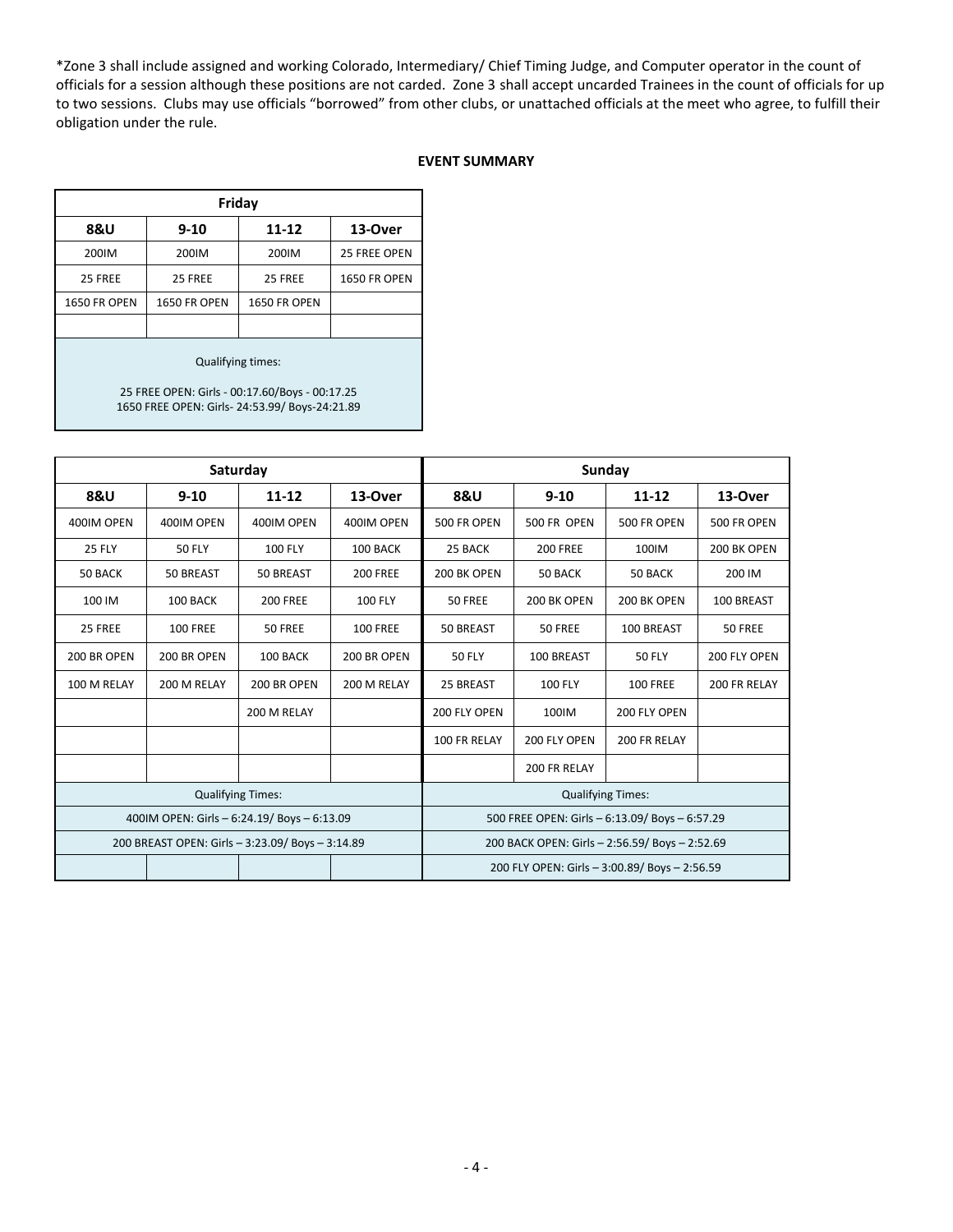#### **EVENTS**

| <b>Friday, July 19, 2019</b> |                        |               |  |  |  |  |  |  |
|------------------------------|------------------------|---------------|--|--|--|--|--|--|
| <b>EVENT#</b>                | <b>EVENT</b>           | <b>EVENT#</b> |  |  |  |  |  |  |
| 1                            | 11-12 200 IM           | 2             |  |  |  |  |  |  |
| 3                            | 10-Under 200 IM        |               |  |  |  |  |  |  |
| 5                            | Open 25 FREE           | հ             |  |  |  |  |  |  |
| 17.60                        | <b>Qualifying Time</b> | 17.25         |  |  |  |  |  |  |
|                              | OPEN 1650 FREE         |               |  |  |  |  |  |  |
| 24:53.99                     | <b>Qualifying Time</b> | 24:21.89      |  |  |  |  |  |  |

|                | Saturday, July 20, 2019                   |                | <b>Sunday, July 21, 2019</b> |                                         |               |  |  |
|----------------|-------------------------------------------|----------------|------------------------------|-----------------------------------------|---------------|--|--|
| <b>EVENT#</b>  | <b>EVENT</b>                              | <b>EVENT#</b>  | <b>EVENT</b><br>#            | <b>EVENT</b>                            | <b>EVENT</b>  |  |  |
| 101            | <b>OPEN 400 IM</b>                        | 102            | 201                          | OPEN 500 FREE                           | 202           |  |  |
| 6:24.19        | <b>Qualifying Time</b>                    | 6:13.09        | 7:09.09                      | <b>Qualifying Time</b>                  | 6:57.2        |  |  |
| 103            | 11-12 100 Fly                             | 104            | 203                          | 11-12 100 IM                            | 204           |  |  |
| 105            | 8 & U 25 Fly                              | 106            | 205                          | 9-10 200 Free                           | 206           |  |  |
| 107            | 9-10 50 Fly                               | 108            | 207                          | 8 & U 25 Back                           | 208           |  |  |
| 109            | 13 & O 100 Back                           | 110            | 209                          | 11-12 50 Back                           | 210           |  |  |
| 111            | 11-12 50 Breast                           | 112            | 211                          | 9-10 50 Back                            | 212           |  |  |
| 113            | 8 & U 50 Back                             | 114            | 213<br>2:56.59               | OPEN 200 BACK<br><b>Qualifying Time</b> | 214<br>2:52.6 |  |  |
| 115            | 9-10 50 Breast                            | 116            | 215                          | 8 & U 50 Free                           | 216           |  |  |
| 117            | 11 & O 200 Free                           | 118            | 217                          | 9-10 50 Free                            | 218           |  |  |
| 119            | 8 & U 100 IM                              | 120            | 219                          | 13 & O 200 IM                           | 220           |  |  |
| 121            | 9-10 100 Back                             | 122            | 221                          | 8 & U 50 Breast                         | 222           |  |  |
| 123            | 11-12 50 Free                             | 124            | 223                          | 9-10 100 Breast                         | 224           |  |  |
| 125            | 13 & O 100 Fly                            | 126            | 225                          | 11 & O 100 Breast                       | 226           |  |  |
| 127            | 9-10 100 Free                             | 128            | 227                          | 8 & U 50 Fly                            | 228           |  |  |
| 129            | 8 & U 25 Free                             | 130            | 229                          | 9-10 100 Fly                            | 230           |  |  |
| 131            | 13 & O 100 Free                           | 132            | 231                          | 11-12 50 Fly                            | 232           |  |  |
| 133            | 11-12 100 Back                            | 134            | 233                          | 13 & O 50 Free                          | 234           |  |  |
| 135<br>3:23.09 | OPEN 200 Breast<br><b>Qualifying Time</b> | 136<br>3:14.89 | 235                          | 8 & U 25 Breast                         | 236           |  |  |
| 137            | 8-U 100 Medley Relay                      | 138            | 237                          | 9-10 100 IM                             | 238           |  |  |
| 139            | 9-10 200 Medley Relay                     | 140            | 239                          | 11-12 100 Free                          | 240           |  |  |
| 141            | 11-12 200 Medley Relay                    | 142            | 241<br>3:00.89               | OPEN 200 FLY<br><b>Qualifying Time</b>  | 242<br>2:56.5 |  |  |
| 143            | 13-O 200 Medley Relay                     | 144            | 243                          | 8-Under 100 FREE Relay                  | 244           |  |  |
|                |                                           |                |                              |                                         |               |  |  |

| <b>Sunday, July 21, 2019</b> |                        |               |  |  |  |  |  |  |
|------------------------------|------------------------|---------------|--|--|--|--|--|--|
| <b>EVENT</b><br>#            | <b>EVENT</b>           | <b>EVENT#</b> |  |  |  |  |  |  |
| 201                          | OPEN 500 FREE          | 202           |  |  |  |  |  |  |
| 7:09.09                      | <b>Qualifying Time</b> | 6:57.29       |  |  |  |  |  |  |
| 203                          | 11-12 100 IM           | 204           |  |  |  |  |  |  |
| 205                          | 9-10 200 Free          | 206           |  |  |  |  |  |  |
| 207                          | 8 & U 25 Back          | 208           |  |  |  |  |  |  |
| 209                          | 11-12 50 Back          | 210           |  |  |  |  |  |  |
| 211                          | 9-10 50 Back           | 212           |  |  |  |  |  |  |
| 213                          | OPEN 200 BACK          | 214           |  |  |  |  |  |  |
| 2:56.59                      | <b>Qualifying Time</b> | 2:52.69       |  |  |  |  |  |  |
| 215                          | 8 & U 50 Free          | 216           |  |  |  |  |  |  |
| 217                          | 9-10 50 Free           | 218           |  |  |  |  |  |  |
| 219                          | 13 & O 200 IM          | 220           |  |  |  |  |  |  |
| 221                          | 8 & U 50 Breast        | 222           |  |  |  |  |  |  |
| 223                          | 9-10 100 Breast        | 224           |  |  |  |  |  |  |
| 225                          | 11 & O 100 Breast      | 226           |  |  |  |  |  |  |
| 227                          | 8 & U 50 Fly           | 228           |  |  |  |  |  |  |
| 229                          | 9-10 100 Fly           | 230           |  |  |  |  |  |  |
| 231                          | 11-12 50 Fly           | 232           |  |  |  |  |  |  |
| 233                          | 13 & O 50 Free         | 234           |  |  |  |  |  |  |
| 235                          | 8 & U 25 Breast        | 236           |  |  |  |  |  |  |
| 237                          | 9-10 100 IM            | 238           |  |  |  |  |  |  |
| 239                          | 11-12 100 Free         | 240           |  |  |  |  |  |  |
| 241                          | OPEN 200 FLY           | 242           |  |  |  |  |  |  |
| 3:00.89                      | <b>Qualifying Time</b> | 2:56.59       |  |  |  |  |  |  |
| 243                          | 8-Under 100 FREE Relay | 244           |  |  |  |  |  |  |
| 245                          | 9-10 200 FREE Relay    | 246           |  |  |  |  |  |  |
| 247                          | 11-12 200 FREE Relay   | 248           |  |  |  |  |  |  |
| 249                          | 13-O 200 FREE RELAY    | 250           |  |  |  |  |  |  |

Use the following URL to find the time standards: <http://www.pacswim.org/swim-meet-times/standards>